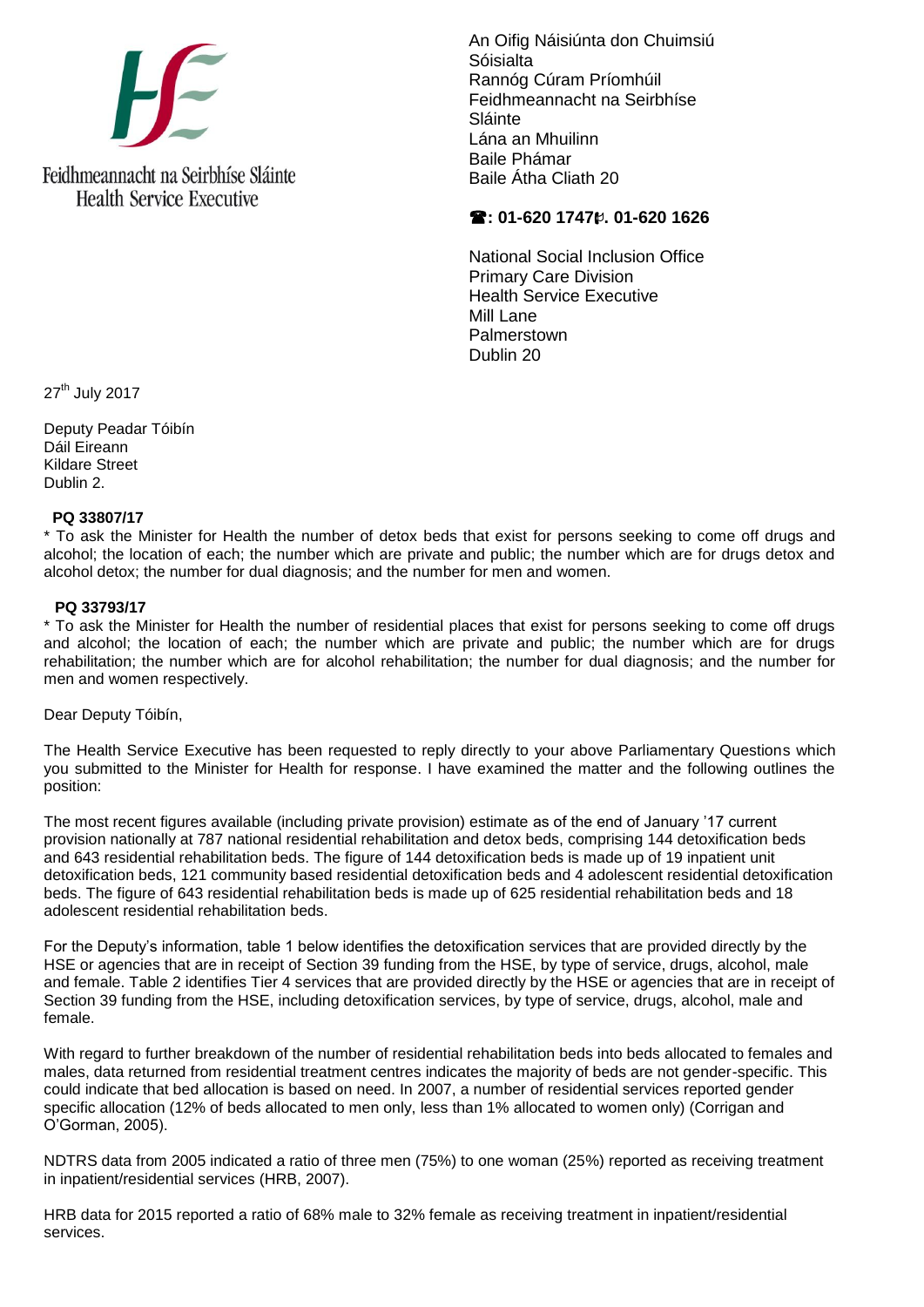**Table 1 below identifies the detoxification services that are provided directly by the HSE or agencies that are in receipt of funding from the HSE, by type of service, drugs, alcohol, male and female.**

| <b>CHO</b><br>area | Name, location                                      | Type of<br><b>Service</b>                                         | No. of<br>beds | <b>Drugs</b> | <b>Alcohol</b> | <b>Male</b> | <b>Female</b> |
|--------------------|-----------------------------------------------------|-------------------------------------------------------------------|----------------|--------------|----------------|-------------|---------------|
| $\overline{7}$     | Cuan Dara - Cherry Orchard<br>Hospital <sup>1</sup> | Medical<br>Detoxification<br>Unit                                 | 9              | $\sqrt{}$    | $\sqrt{ }$     | $\sqrt{ }$  | $\sqrt{}$     |
| $\overline{7}$     | St. Michaels Ward, Beaumont<br>Hospital             | Medical<br>Detoxification<br>Unit                                 | 10             | $\sqrt{}$    | $\sqrt{}$      | $\sqrt{}$   | $\sqrt{}$     |
| $\overline{7}$     | Cuan Mhuire Athy Alcohol<br>Detoxification          | Community<br><b>Based</b><br>Residential<br>Detoxification        | 18             |              | $\sqrt{}$      | $\sqrt{}$   | $\sqrt{}$     |
| $\overline{7}$     | Cuan Mhuire Athy - Our Lady's<br>Drug Unit          | Community<br><b>Based</b><br>Residential<br>Detoxification        | 6              | $\sqrt{}$    |                | $\sqrt{}$   | $\sqrt{}$     |
| $\overline{4}$     | Cuan Mhuire Fernannes Co.<br>Cork                   | Community<br><b>Based</b><br><b>Residential</b><br>Detoxification | 8              | $\sqrt{}$    | $\sqrt{}$      | $\sqrt{}$   | $\sqrt{}$     |
| 3                  | <b>Cuan Mhuire Bruree Limerick</b>                  | Community<br><b>Based</b><br>Residential<br>Detoxification        | 34             | $\sqrt{}$    | $\sqrt{}$      | $\sqrt{}$   | $\sqrt{}$     |
| $\overline{2}$     | Cuan Mhuire Coolraine, Co.<br>Galway                | Community<br><b>Based</b><br>Residential<br>Detoxification        | 20             |              | $\sqrt{}$      | $\sqrt{}$   | $\sqrt{}$     |
| 9                  | Peter Mc Verry Trust Lantern<br>Naul Co. Dublin     | Community<br><b>Based</b><br>Residential<br>Detoxification        | $\overline{7}$ | $\sqrt{}$    | $\sqrt{}$      | $\sqrt{}$   | $\sqrt{}$     |
| $\overline{7}$     | Simon Community Detoxification<br>Dublin 8          | Community<br><b>Based</b><br>Residential<br>Detoxification        | 11             |              | $\sqrt{}$      | $\sqrt{ }$  | $\sqrt{ }$    |
| 8                  | Coolmine Ashleigh House                             | Community<br>Based<br>Residential<br>Detoxification               | 2/3            |              |                |             |               |
| 9                  | Coolmine Lodge,<br>Blanchardstown                   | Community<br><b>Based</b><br>Residential<br>Detoxification        | $\overline{4}$ | $\sqrt{}$    | $\sqrt{}$      | $\sqrt{ }$  |               |
| 5                  | MQI St. Francis Farm, Tullow.<br>Co. Carlow         | Community<br><b>Based</b><br>Residential<br>Detoxification        | 10             | $\sqrt{}$    | $\sqrt{}$      | $\sqrt{ }$  | $\sqrt{}$     |
| 5                  | Aislinn, Ballyragget, Co.<br>Kilkenny               | Adolescent<br>Residential<br>Detoxification                       | 4              | $\sqrt{}$    | $\sqrt{ }$     | $\sqrt{ }$  | $\sqrt{}$     |

 $\frac{1}{1}$  Note there are an additional 6.5 Stabilisation beds that can be used interchangeably depending on need for detoxification within the Medical Detoxification Units.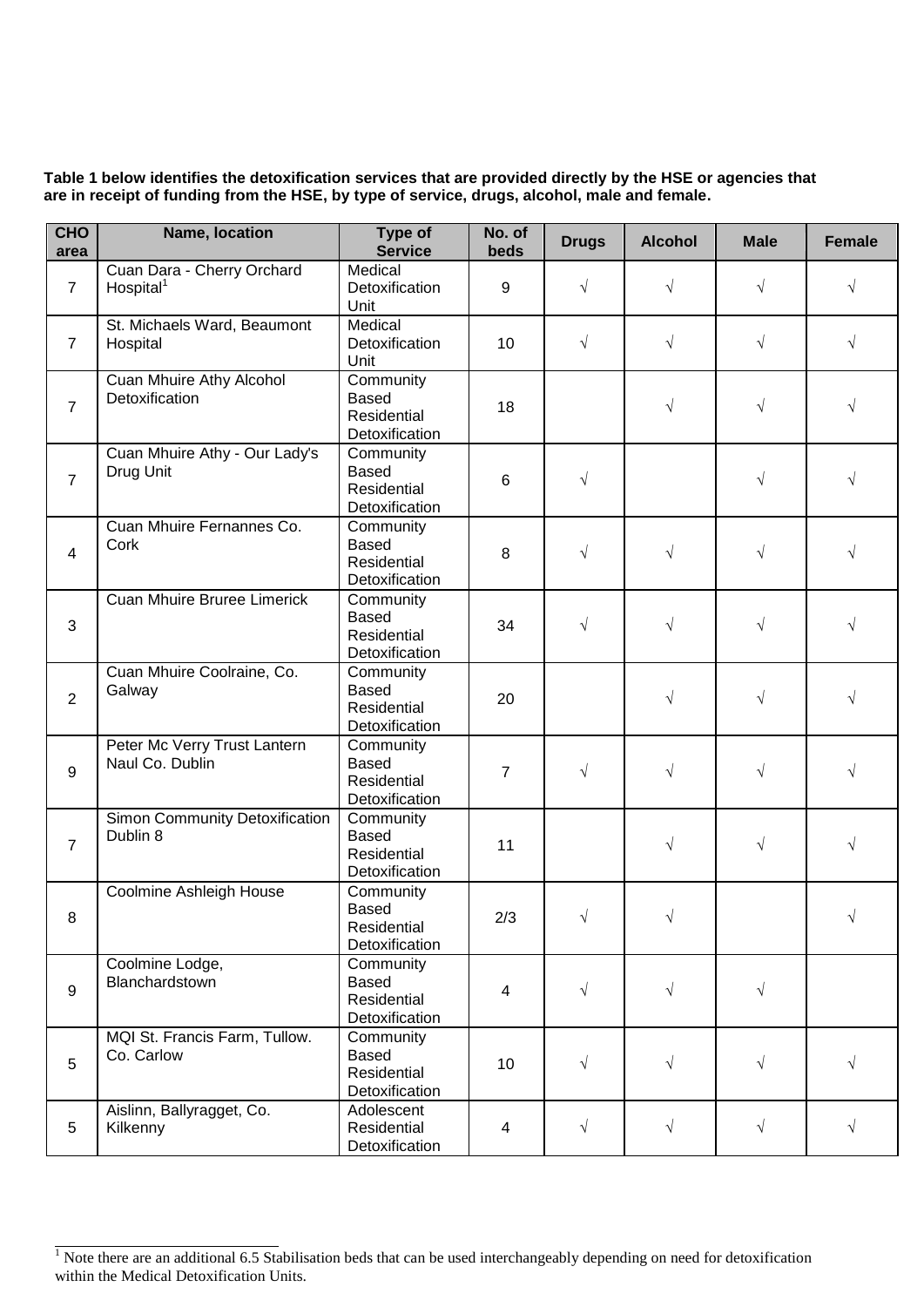**Table 2: Tier 4 services that are provided directly by the HSE or agencies that are in receipt of Section 39 funding from the HSE, including detoxificaton services, by type of service, drugs, alcohol, male and female.**

| <b>CHO</b><br>area      | Name, location                              | <b>Type of Service</b>                                  | No. of<br>beds                       | <b>Drugs</b> | <b>Alcohol</b> | <b>Male</b> | <b>Female</b> |
|-------------------------|---------------------------------------------|---------------------------------------------------------|--------------------------------------|--------------|----------------|-------------|---------------|
| $\mathbf{1}$            | White Oaks Co. Donegal                      | Short Stay<br>Residential<br>Rehabilitation             | 12                                   | $\sqrt{}$    | $\sqrt{}$      | $\sqrt{ }$  | $\sqrt{}$     |
| $\sqrt{2}$              | Cuan Mhuire Coolraine, Co.<br>Galway        | <b>Community Based</b><br>Residential<br>Detoxification | 20                                   |              | $\sqrt{}$      | $\sqrt{ }$  | $\sqrt{2}$    |
|                         |                                             | Long Stay<br>Residential<br>Rehabilitation              | 50                                   |              | $\sqrt{}$      | $\sqrt{ }$  | $\sqrt{}$     |
| $\overline{2}$          | Hope House, Foxford, Co. Mayo               | Short Stay<br>Residential<br>Rehabilitation             | 15                                   | $\sqrt{}$    | $\sqrt{}$      | $\sqrt{}$   | $\sqrt{}$     |
|                         |                                             | Short Stay<br>Residential<br>Rehabilitation             | 12                                   | $\sqrt{}$    | $\sqrt{}$      | $\sqrt{}$   | $\sqrt{}$     |
| 3                       | Bushypark, Ennis, Co. Clare                 | Short Stay<br>Residential<br>Rehabilitation             | 13                                   | $\sqrt{}$    | $\sqrt{}$      | $\sqrt{ }$  | $\sqrt{}$     |
| $\mathfrak{B}$          | Cuan Mhuire Bruree Co.<br>Limerick          | <b>Community Based</b><br>Residential<br>Detoxification | 34                                   | $\sqrt{}$    | $\sqrt{}$      | $\sqrt{}$   | $\sqrt{}$     |
|                         |                                             | Long Stay<br>Residential<br>Rehabilitation              | 72                                   | $\sqrt{}$    | $\sqrt{}$      | $\sqrt{ }$  | $\sqrt{}$     |
| $\overline{\mathbf{4}}$ | Cuan Mhuire Fernannes Co.<br>Cork           | <b>Community Based</b><br>Residential<br>Detoxification | 8                                    | $\sqrt{}$    | $\sqrt{}$      | $\sqrt{ }$  | $\sqrt{}$     |
|                         |                                             | Long Stay<br>Residential<br>Rehabilitation              | 30                                   | $\sqrt{}$    | $\sqrt{}$      |             | v             |
| $\overline{4}$          | Matt Talbot, Cara Lodge, Co.<br>Cork        | Adolescent<br>Residential<br>Rehabilitation             | 6                                    | $\sqrt{}$    | $\sqrt{}$      | $\sqrt{}$   |               |
| $\overline{\mathbf{4}}$ | Tabor Lodge Belgooly Co. Cork               | Short Stay<br>Residential<br>Rehabilitation             | 18                                   | $\sqrt{}$    | $\sqrt{}$      | $\sqrt{ }$  | $\sqrt{}$     |
| $\overline{4}$          | Talbot Grove Castleisland Co.<br>Kerry      | Short Stay<br>Residential<br>Rehabilitation             | 12                                   | $\sqrt{}$    | $\sqrt{ }$     | $\sqrt{ }$  | $\sqrt{}$     |
| 5                       | Aiseiri Wexford                             | Short Stay<br>Residential<br>Rehabilitation             | 12                                   | $\sqrt{}$    | $\sqrt{}$      | $\sqrt{ }$  | $\sqrt{}$     |
| 5                       | Aiseiri Cahir Tipperary                     | Short Stay<br>Residential<br>Rehabilitation             | 12                                   | $\sqrt{}$    | $\sqrt{}$      | $\sqrt{}$   | $\sqrt{}$     |
| 5                       | Aislinn Ballyragget Co. Kilkenny            | Adolescent<br>Residential<br>Detoxification             | 4                                    | $\sqrt{}$    | $\sqrt{}$      | $\sqrt{}$   | $\sqrt{}$     |
|                         |                                             | Adolescent<br>Residential<br>Rehabilitation             | 12                                   | $\sqrt{}$    | $\sqrt{}$      | $\sqrt{ }$  | $\sqrt{}$     |
|                         | MQI St. Francis Farm, Tullow.<br>Co. Carlow | <b>Community Based</b><br>Residential<br>Detoxification | 10                                   | $\sqrt{}$    | $\sqrt{}$      | $\sqrt{}$   | $\sqrt{}$     |
| 5                       |                                             | Therapeutic<br>Community                                | $11(10 +$<br>1<br>emergen<br>cy bed) | $\sqrt{}$    | $\sqrt{}$      | $\sqrt{}$   | $\sqrt{}$     |
| $\,6$                   | Tiglin                                      | Long Stay Women<br>Residential<br>Rehabilitation        | 12                                   | $\sqrt{}$    | $\sqrt{}$      |             | $\sqrt{2}$    |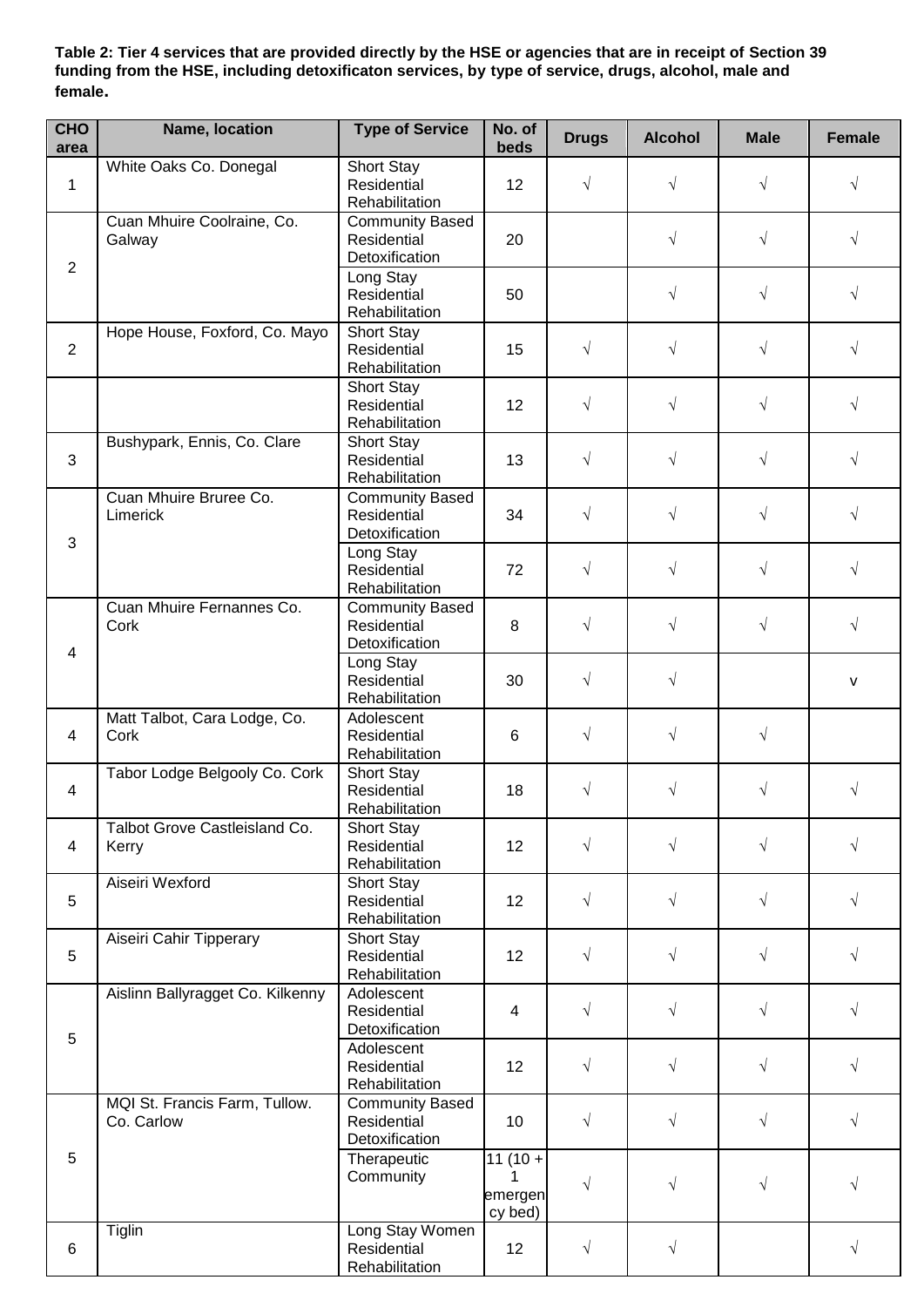| 6                | <b>Tiglin</b>                                       | Long Stay Men<br>Residential<br>Rehabilitation                         | 32                      | $\sqrt{}$  | $\sqrt{}$  | $\sqrt{}$  |            |
|------------------|-----------------------------------------------------|------------------------------------------------------------------------|-------------------------|------------|------------|------------|------------|
| $\overline{7}$   | Cuan Dara - Cherry Orchard<br>Hospital <sup>2</sup> | Medical<br><b>Detoxification Unit</b>                                  | 9                       | $\sqrt{}$  | $\sqrt{}$  | $\sqrt{}$  | $\sqrt{ }$ |
| $\overline{7}$   | St. Michaels Ward, Beaumont<br>Hospital             | Medical<br><b>Detoxification Unit</b>                                  | 10                      | $\sqrt{}$  | $\sqrt{}$  | $\sqrt{}$  | $\sqrt{ }$ |
|                  |                                                     | <b>Community Based</b><br>Residential<br>Detoxification                | 18                      |            | $\sqrt{}$  | $\sqrt{}$  | $\sqrt{ }$ |
|                  |                                                     | <b>Community Based</b><br>Residential<br>Detoxification<br>(Our Ladys) | 6                       | $\sqrt{2}$ |            | √          | $\sqrt{}$  |
| $\overline{7}$   | Cuan Mhuire, Athy                                   | Long Stay<br>Residential<br>Rehabilitation                             | 96                      |            | $\sqrt{}$  | $\sqrt{}$  | $\sqrt{}$  |
|                  |                                                     | Long Stay<br>Residential<br>Rehabilitation                             | 22                      | $\sqrt{}$  |            | $\sqrt{}$  |            |
| $\overline{7}$   | St. Patricks Hospital                               | Short Stay<br>Residential<br>Rehabilitation                            | 40                      | $\sqrt{}$  | $\sqrt{}$  | $\sqrt{}$  | $\sqrt{}$  |
| $\overline{7}$   | Simon Community<br>Rehabilitation                   | <b>Community Based</b><br>Residential<br>Detoxification                | 11                      |            | $\sqrt{}$  | $\sqrt{}$  | $\sqrt{ }$ |
|                  |                                                     | Short Stay<br>Residential<br>Rehabilitation                            | 12                      | $\sqrt{}$  | $\sqrt{}$  | $\sqrt{}$  | $\sqrt{}$  |
| $\, 8$           | Tabor House, Navan Co. Meath                        | Short Stay<br>Residential /<br>Secondary<br>Treatment                  | 10                      | $\sqrt{}$  | $\sqrt{}$  | $\sqrt{}$  |            |
| 8                | Coolmine Ashleigh House TC<br>Clonee Co. Meath      | <b>Community Based</b><br>Residential<br>Detoxification                | 2/3                     | $\sqrt{}$  | $\sqrt{}$  |            | $\sqrt{ }$ |
|                  |                                                     | Therapeutic<br>Community                                               | 13                      | $\sqrt{}$  | $\sqrt{}$  |            | $\sqrt{}$  |
| $\boldsymbol{9}$ | Coolmine Lodge<br><b>Blanchardstown Dublin</b>      | <b>Community Based</b><br>Residential<br>Detoxification                | $\overline{\mathbf{4}}$ | $\sqrt{}$  | $\sqrt{ }$ | $\sqrt{ }$ |            |
|                  |                                                     | Therapeutic<br>Community                                               | 23                      | $\sqrt{ }$ | $\sqrt{ }$ | $\sqrt{ }$ |            |
| $\boldsymbol{9}$ | Peter Mc Verry Trust Lantern<br>Naul Co. Dublin     | <b>Community Based</b><br><b>Residential</b><br>Detoxification         | $\overline{7}$          | $\sqrt{ }$ | $\sqrt{ }$ | $\sqrt{ }$ | $\sqrt{ }$ |
| $\boldsymbol{9}$ | <b>HSE Barrymore House</b><br>Stanhope St. Dublin   | Short Stay<br>Residential<br>Rehabilitation                            | 9                       |            | $\sqrt{}$  | $\sqrt{}$  | $\sqrt{ }$ |
| $\boldsymbol{9}$ | Keltoi Dublin                                       | <b>Short Stay</b><br>Residential<br>Rehabilitation                     | 14                      | $\sqrt{}$  | $\sqrt{}$  | $\sqrt{}$  | $\sqrt{}$  |
| $\boldsymbol{9}$ | <b>MQI High Park</b>                                | Therapeutic<br>Community                                               | 13                      | $\sqrt{ }$ | $\sqrt{ }$ | $\sqrt{ }$ | $\sqrt{ }$ |

 $2\overline{R}$  Note there are an additional 6.5 Stabilisation beds that can be used interchangeably depending on need for detoxification within the Medical Detoxification Units.